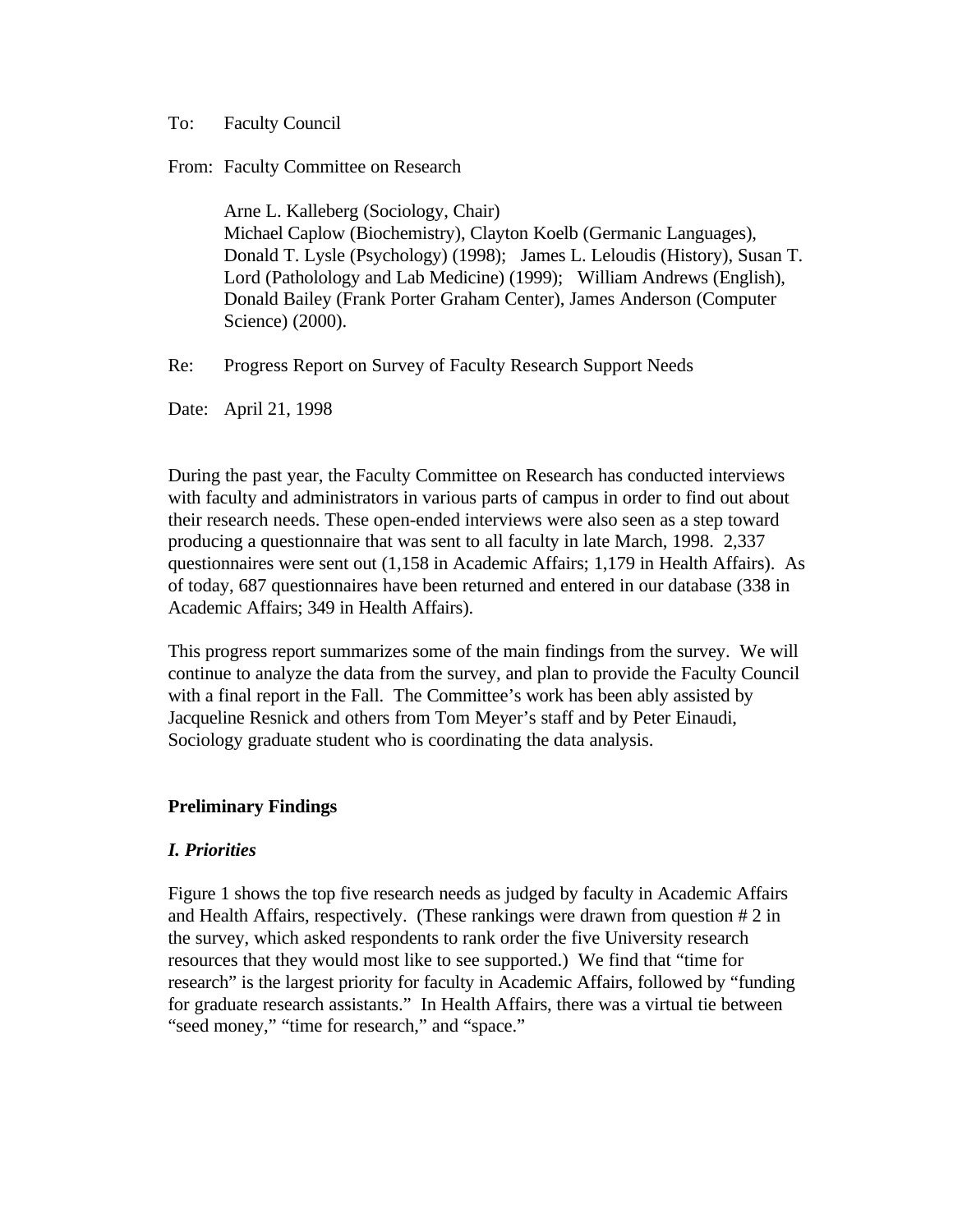# **Figure 1. Top Five Research Needs<sup>1</sup>**



## **Academic Affairs**





 $\,1\,$ <sup>1</sup> Based on rankings of items in question #2. Percentage shown equals the points received divided by total points allocated, where points are allocated inversely with rankings (I.e., rank  $1 = 5$  pts, ... rank  $5 = 1$  pt).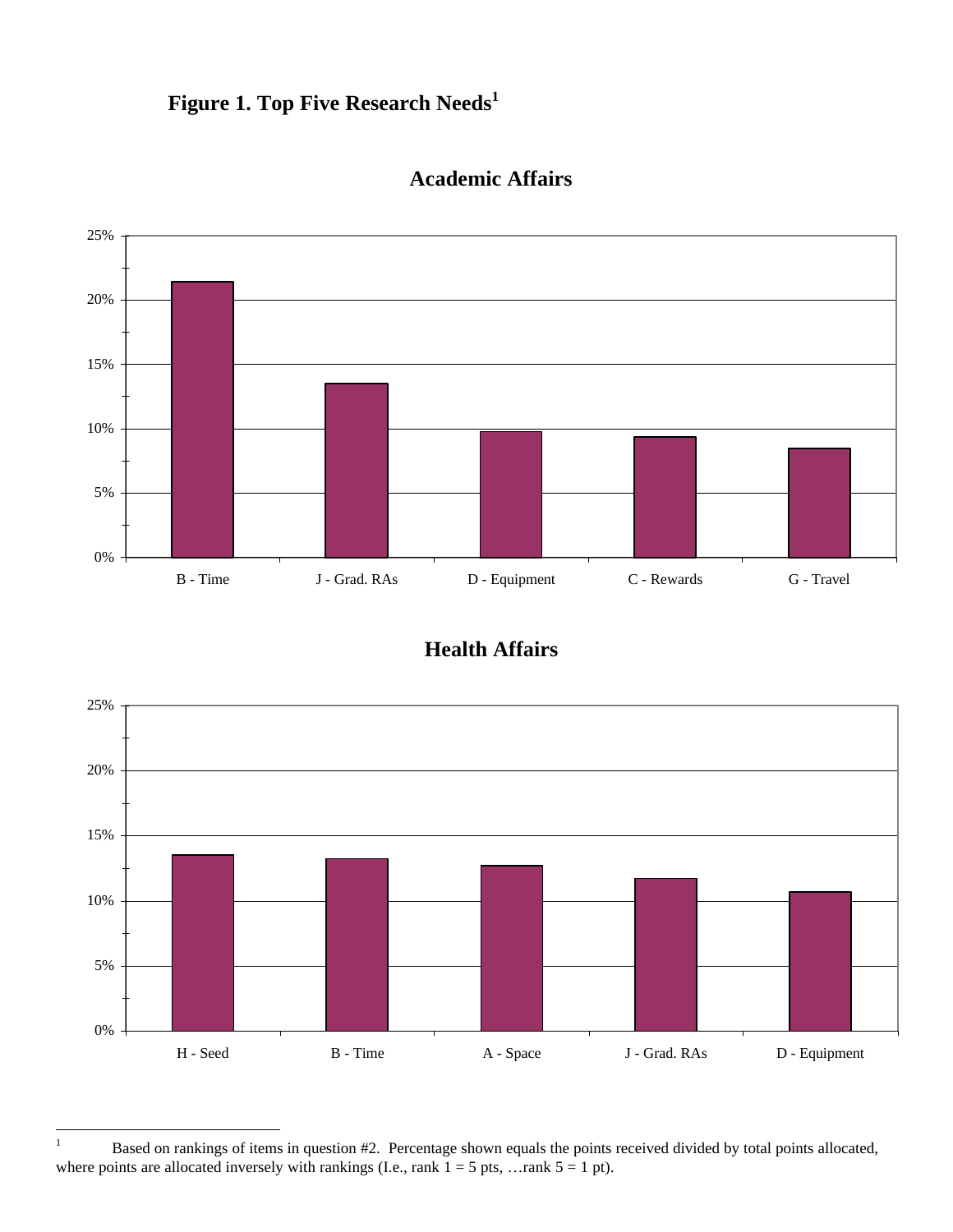### *II. Importance of University Resources*

Table 1 provides the faculty's average (mean) evaluation of the importance to their research of twelve University research resources. Results are presented separately for faculty in Academic Affairs and Health Affairs.

| Table 1 – Faculty Evaluation of Importance of University Research Resources <sup>1</sup>                                              |      |                         |      |                       |        |  |  |  |
|---------------------------------------------------------------------------------------------------------------------------------------|------|-------------------------|------|-----------------------|--------|--|--|--|
|                                                                                                                                       |      | <b>Academic Affairs</b> |      | <b>Health Affairs</b> |        |  |  |  |
|                                                                                                                                       | Mean | $\underline{\rm N}$     | Mean | $\underline{\rm N}$   |        |  |  |  |
| a. space (office, lab, gallery, space for research support personnel)                                                                 | 3.22 | 325                     | 3.62 | 340                   | $\ast$ |  |  |  |
| b. time for research (research and summer leaves, etc.)                                                                               | 3.75 | 334                     | 3.68 | 338                   |        |  |  |  |
| c. rewarding outstanding faculty research with merit-based salary increases                                                           | 3.24 | 327                     | 2.99 | 342                   | $\ast$ |  |  |  |
| d. funding for research equipment (computers, etc.)                                                                                   | 3.19 | 324                     | 3.33 | 337                   |        |  |  |  |
| e. funding to help faculty use technology (software, etc.)                                                                            | 2.64 | 325                     | 2.66 | 332                   |        |  |  |  |
| library resources (Journals, access to information and resources)<br>f.                                                               | 3.51 | 331                     | 3.49 | 344                   |        |  |  |  |
| g. funding for professional travel                                                                                                    | 3.20 | 329                     | 2.87 | 340                   | ∗      |  |  |  |
| h. seed money (research project development, etc.)                                                                                    | 2.92 | 301                     | 3.26 | 336                   | ∗      |  |  |  |
| I. bridge funding (support between grant funds, etc.)                                                                                 | 2.67 | 246                     | 3.28 | 319                   | *      |  |  |  |
| li.<br>funding for graduate students                                                                                                  | 3.24 | 323                     | 3.29 | 316                   |        |  |  |  |
| k. funding for postdoctoral fellows                                                                                                   | 2.57 | 254                     | 3.05 | 312                   | $\ast$ |  |  |  |
| 1. funding for department/unit administrative support staff                                                                           | 3.05 | 324                     | 3.15 | 337                   |        |  |  |  |
| Number of Responses                                                                                                                   |      | 338                     |      | 349                   |        |  |  |  |
| Importance is based on a scale from "very important" (4) to "unimportant" (1).                                                        |      |                         |      |                       |        |  |  |  |
| An asterisk (*) indicates that the difference between the means for Academic and Health Affairs is statistically significant at $p <$ |      |                         |      |                       |        |  |  |  |
|                                                                                                                                       |      |                         |      |                       | .01    |  |  |  |
|                                                                                                                                       |      |                         |      |                       |        |  |  |  |

### *III. Satisfaction with University Resources*

Table 2 indicates the faculty's average (mean) satisfaction with the twelve University research resources.

|                                                                             | <b>Academic Affairs</b> |                          | <b>Health Affairs</b> |                     |  |
|-----------------------------------------------------------------------------|-------------------------|--------------------------|-----------------------|---------------------|--|
|                                                                             | Mean                    | $\underline{\mathbf{N}}$ | Mean                  | $\underline{\rm N}$ |  |
| a. space (office, lab, gallery, space for research support personnel)       | 2.62                    | 317                      | 2.17                  | 331                 |  |
| b. time for research (research and summer leaves, etc.)                     | 2.19                    | 328                      | 2.22                  | 331                 |  |
| c. rewarding outstanding faculty research with merit-based salary increases | 2.42                    | 302                      | 2.26                  | 310                 |  |
| d. funding for research equipment (computers, etc.)                         | 2.37                    | 310                      | 2.27                  | 328                 |  |
| e. funding to help faculty use technology (software, etc.)                  | 2.50                    | 291                      | 2.51                  | 295                 |  |
| f. library resources (Journals, access to information and resources)        | 2.93                    | 324                      | 3.24                  | 338                 |  |
| g. funding for professional travel                                          | 2.23                    | 321                      | 2.28                  | 321                 |  |
| h. seed money (research project development, etc.)                          | 2.24                    | 267                      | 2.37                  | 319                 |  |
| I. bridge funding (support between grant funds, etc.)                       | 2.07                    | 174                      | 2.13                  | 264                 |  |
| funding for graduate students<br>li.                                        | 1.91                    | 304                      | 1.94                  | 290                 |  |
| k. funding for postdoctoral fellows                                         | 2.12                    | 194                      | 2.18                  | 274                 |  |
| 1. funding for department/unit administrative support staff                 | 2.10                    | 299                      | 2.04                  | 317                 |  |
| Number of Responses                                                         |                         | 338                      |                       | 349                 |  |

Satisfaction is based on a scale from "very satisfied" (4) to "very dissatisfied" (1).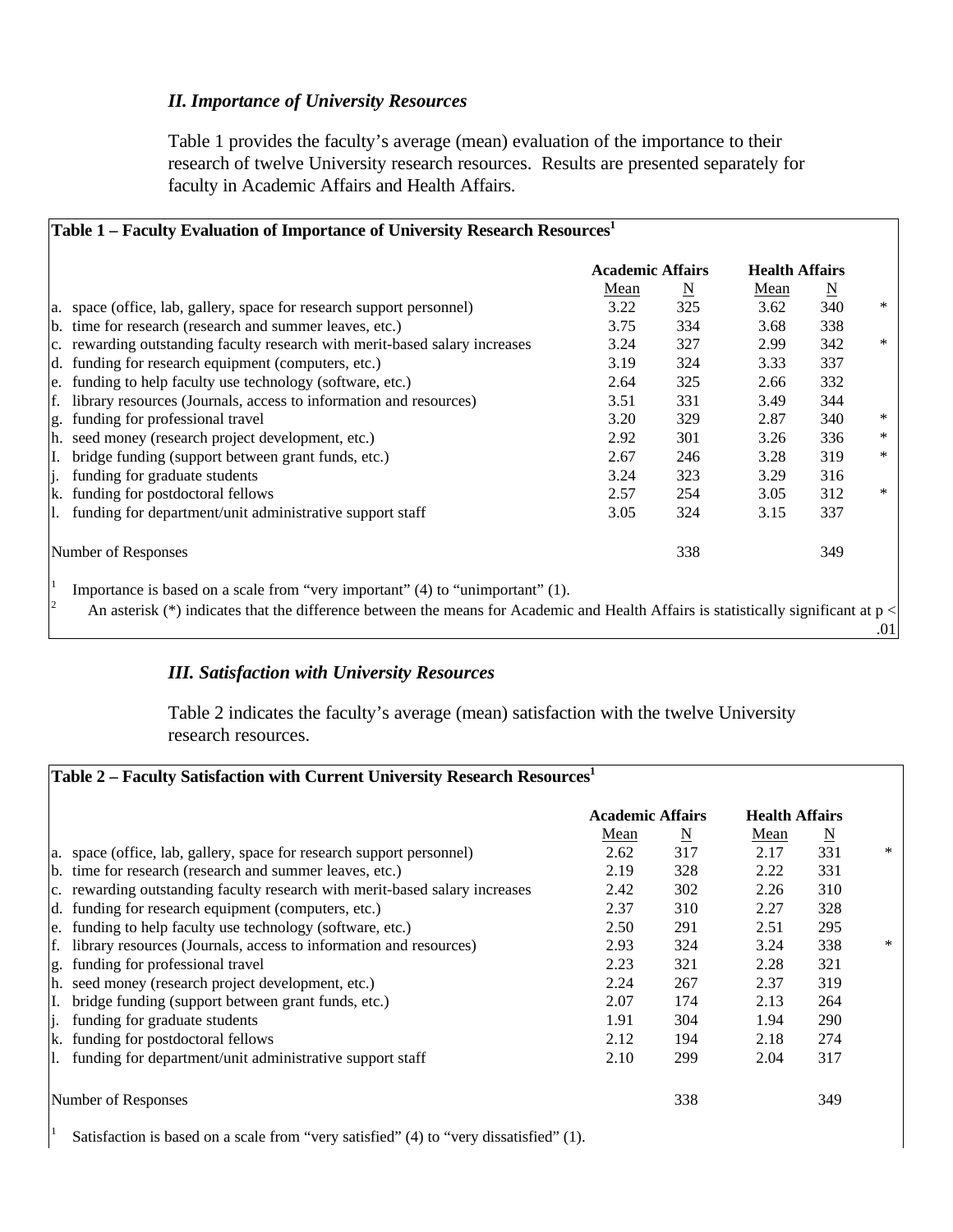An asterisk (\*) indicates that the difference between the means for Academic and Health Affairs is statistically significant at  $p <$  $.01$ 

 $\vert$ <sup>2</sup>